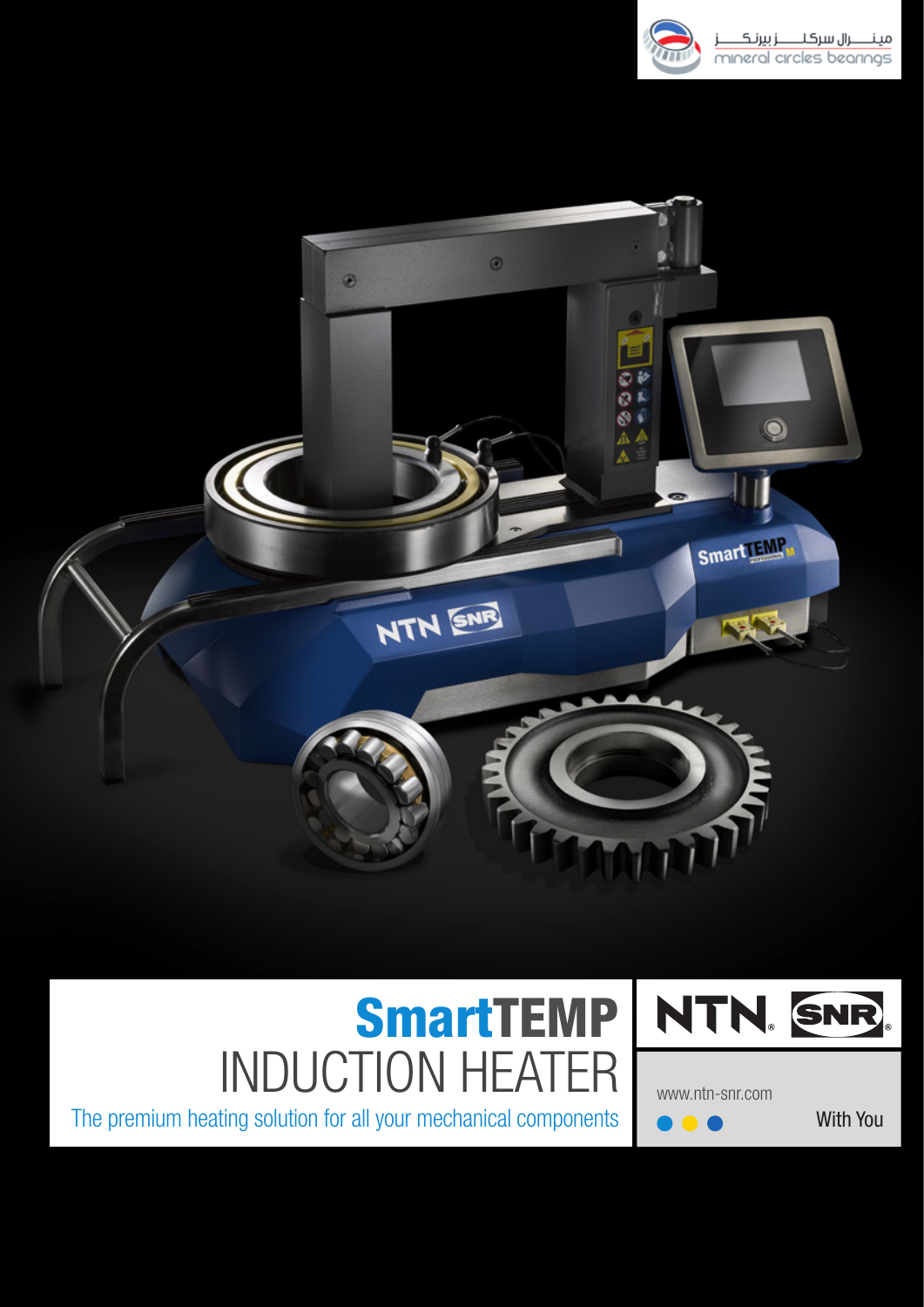# **SmartTEMP** THE ONLY TOOL TO HEAT SAFELY UNDER CONTROL BEARINGS, SPROCKET, SPACER RINGS…

Thanks to 30 years experience on the professional induction heaters market, NTN-SNR is now able to introduce a new range of innovative induction heaters. This new generation of heaters will be able to manage efficiently all your requirements, starting from basic pieces to be heated up to the more sensitive parts that require a state of the art technology in order to be heated safely. The new touch screen will allow the user to operate the heater safely and easily in his own language with the best efficiency ever seen on the market.



# TAKE THE GAMBLE OUT OF MOUNTING BEARINGS

17%

of premature bearing defects is due to incorrect mounting method

### CORRECT BEARING **ASSEMBLY**

is crucial to get the longest service life

## HOT MOUNTING **METHOD**

through induction heating reduces damages during assembling





#### **FOR BEARINGS**

Heating too fast creates a big difference of temperature between T1 and T2, which causes indentations on raceway.



#### **FOR SPROCKETS**

Sprockets are extremely sensitive to heating time. Heating too fast you will create a big difference of temperature between the inner diameter and the teeth. An uncontrolled heating will create important mechanical stress in the teeth area leading to mechanical deformations and, eventually, to a catastrophic sprocket failure.

A sprockets lifetime starts with a smart mounting.

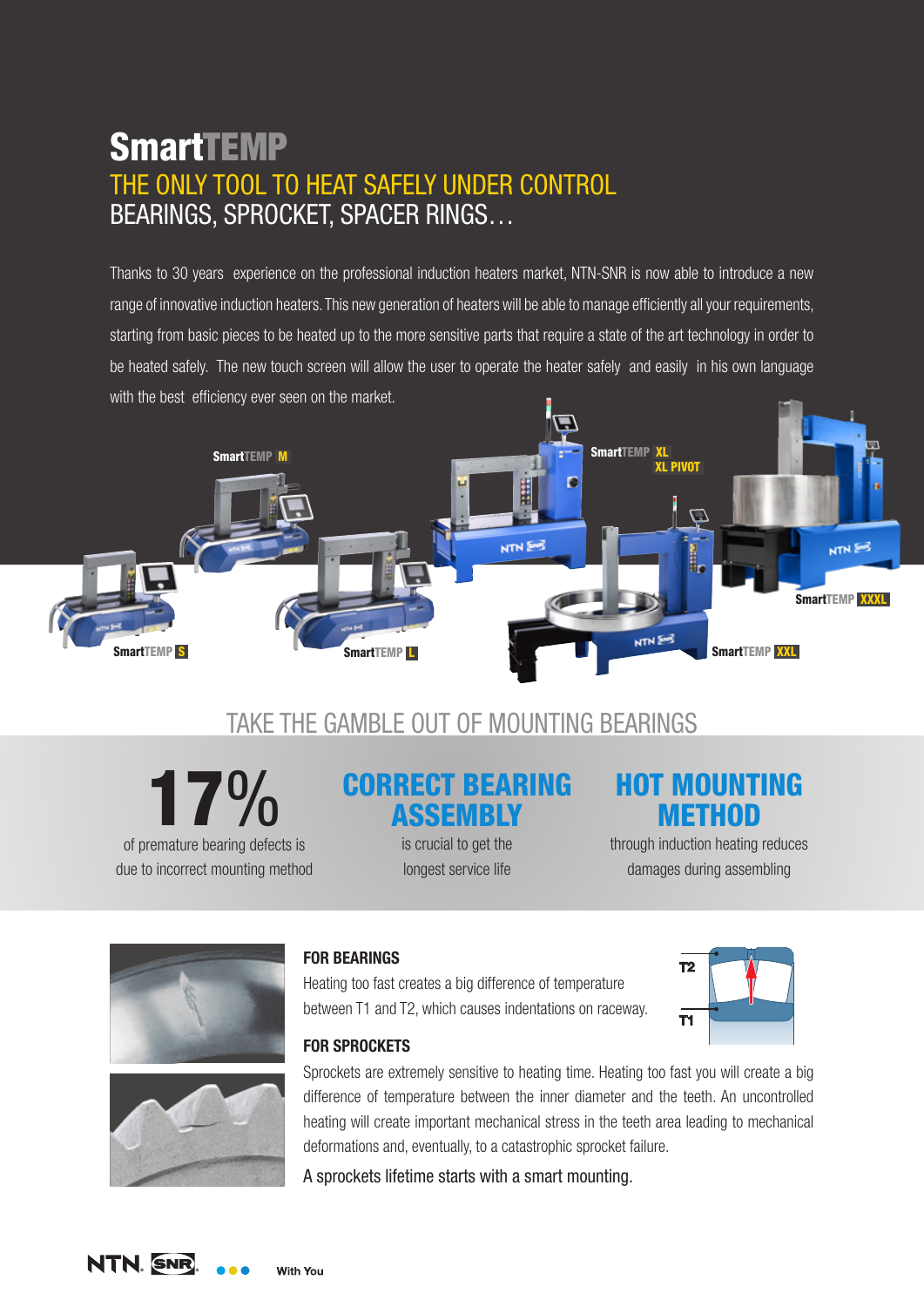

#### LOW OPERATING COSTS

#### **HEATING BEARINGS AND SPROCKETS PROPERLY IS CRUCIAL TO ENSURE A LONGER SERVICE LIFE OF YOUR EQUIPMENT.**

The new innovative Temperature mode with two sensors will heat your bearings safely to ensure you achieve optimum service life. The new Ramp mode will safely heat sprockets to help avoid failure during operation.



#### EFFICIENT

#### **BEST SOLUTION ON THE MARKET TO HEAT BEARINGS FASTER, GEARS OR RINGS WITH LESS ENERGY CONSUMPTION 24/7/365.**

- First time a heater can heat bearing or solid part of the same weight.
- Decreased heating time by 30%.
- Designed for intensive use.



#### EASY TO USE

#### **THANKS TO ITS INNOVATIVE TOUCH SCREEN, SET UP, MONITORING, DATA EXTRACTION ARE EXTREMELY SIMPLE.**

- Touch screen in different languages.
- Data download via USB stick.
- Maintenance simplified thanks to a unique autodiagnosis.